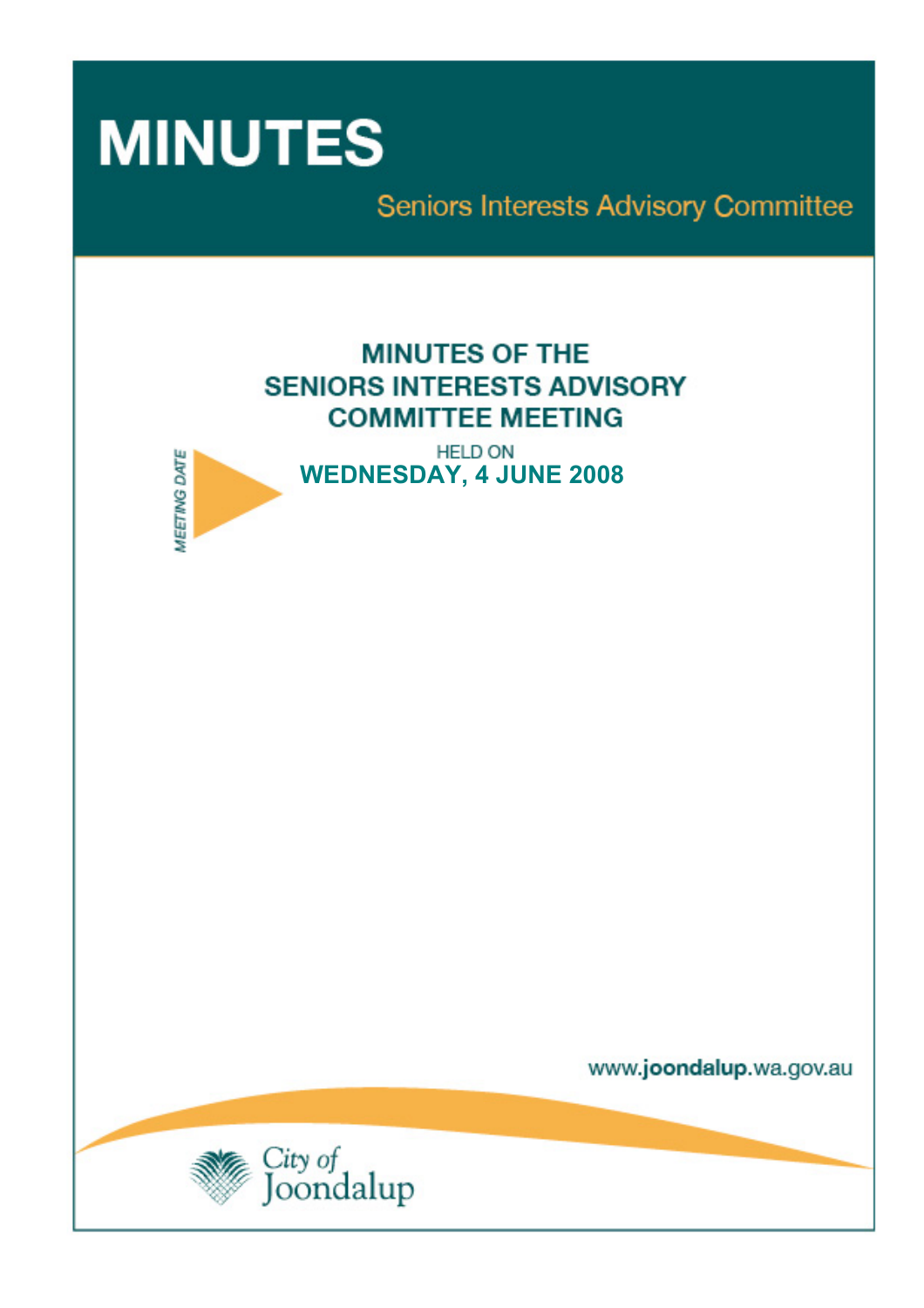# **CITY OF JOONDALUP**

# **MINUTES OF THE SENIORS INTERESTS ADVISORY COMMITTEE MEETING HELD IN CONFERENCE ROOM 3, JOONDALUP CIVIC CENTRE, BOAS AVENUE, JOONDALUP ON WEDNESDAY, 4 JUNE 2008.**

# **ATTENDANCE**

#### **Committee Members:**

| <b>Presiding Person</b> South-East Ward |
|-----------------------------------------|
| <b>Community Member</b>                 |
| <b>Community Member</b>                 |
| <b>Community Member</b>                 |
| Association of Independent Retirees     |
| <b>National Seniors</b>                 |
|                                         |

### **Officers:**

| Ms Rebecca Moore           | Manager, Community Development & Libraries |
|----------------------------|--------------------------------------------|
| Ms Julie Forrester         | <b>Coordinator, Community Services</b>     |
| <b>Ms Pauline Sookloll</b> | <b>Community Development Officer</b>       |
| Mrs Jill Hewison           | <b>Administrative Secretary</b>            |

# **DECLARATION OF OPENING**

The Presiding Person declared the meeting open at 0938 hrs.

#### **APOLOGIES/LEAVE OF ABSENCE**

#### **Apologies:**

Cr Fiona Diaz Ms Valerie Corey Ms Maria Bunn Ms Lynda Waterman

#### **CONFIRMATION OF MINUTES**

# MINUTES OF THE SENIORS INTERESTS ADVISORY COMMITTEE MEETING HELD ON 2 APRIL 2008

**MOVED Ms Joy Coleman SECONDED Mr Allyn Bryant that the minutes of the meeting of the Seniors Interests Advisory Committee held on 2 April 2008 be confirmed as a true and correct record.** 

#### The Motion was Put and **CARRIED** (6/0)

**In favour of the motion**: Cr B Corr, Ms J Coleman, Ms P Geary, Ms M March, Mr A Bryant & Mr A Cilia La Corte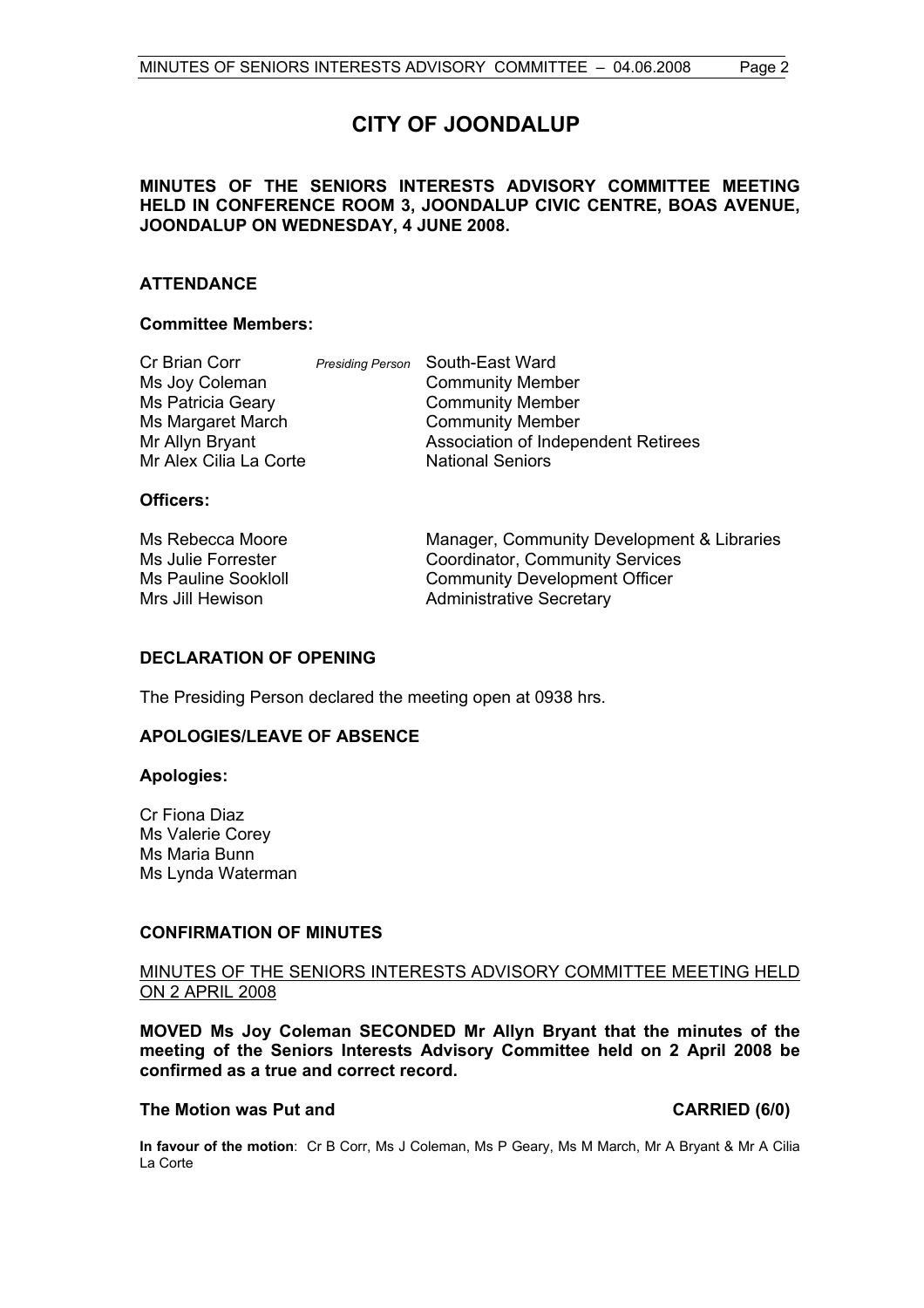# **ANNOUNCEMENTS BY THE PRESIDING PERSON WITHOUT DISCUSSION**

Nil.

# **DECLARATIONS OF INTEREST**

Nil.

# **IDENTIFICATION OF MATTERS FOR WHICH THE MEETING MAY SIT BEHIND CLOSED DOORS**

Nil.

# **PETITIONS AND DEPUTATIONS**

Nil.

# **REPORTS**

# **ITEM 1 REVIEW OF RECOMMENDATIONS CARRIED BY THE SENIORS INTERESTS ADVISORY COMMITTEE – 20 FEBRUARY 2008**

**WARD:** All

**RESPONSIBLE** 

**DIRECTOR:** Mr Clayton Higham Planning and Community Development

# **PURPOSE/EXECUTIVE SUMMARY**

For the Seniors Interests Advisory Committee (SIAC) to give further consideration to recommendations carried at its meeting held on 20 February 2008.

# **BACKGROUND**

At the meeting of the SIAC held on 20 February 2008, the following recommendations were agreed to by the committee relating to the review of the Seniors Plan and the overseeing of events relating to the 2008 senior events:-

- **Review of Seniors Plan 2004-2008**
- *1 "that the Seniors Interests Advisory Committee:* 
	- *2 APPOINTS the following Seniors Interests Advisory Committee members to a Review Sub-Committee:*

 *Ms Maria Bunn*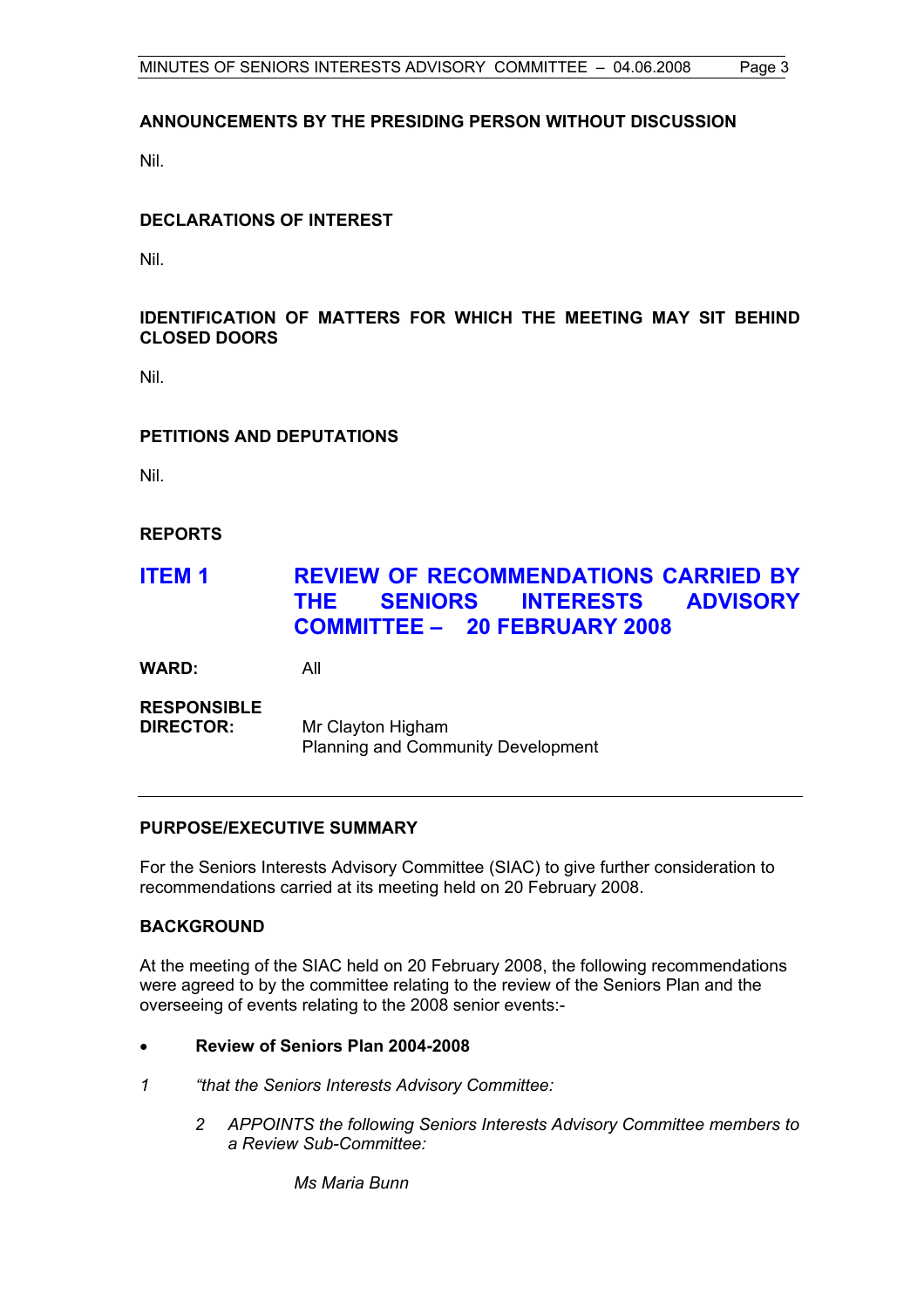*Ms Joy Coleman Ms Valerie Corey Ms Patricia Geary"* 

## • **2008 Seniors Events**

- *2 "that the seniors interests advisory committee:*
- *3 nominates the following committee members to oversee the organisation of the event/s:* 
	- *Ms Maria Bunn*
	- *Mr Peter Boam*
	- *Ms Joy Coleman*
	- *Ms Valerie Corey*
	- *Ms Patricia Geary*
	- *Ms Lynda Waterman"*

# **DETAILS**

The role of the Seniors Interests Advisory Committee is to:

- ¾ oversee the strategic coordination of all seniors' issues across Council;
- $\triangleright$  provide advice to Council to ensure that the concerns of seniors are adequately represented in the City's planning processes and the strategic directions being developed for older people across the City.

In general, the Council has established the Advisory Committee to provide a vehicle for facilitating and improving community input and participation in the City's decisionmaking process. The Advisory Committee is unable to make decisions, but provides advice to the Council via forwarding recommendations on matters within its role.

#### **Link to Strategic Plan:**

Not Applicable.

#### **Legislation – Statutory Provisions:**

Section 5.8 and 5.9(2) of the Local Government Act states:

5.8. Establishment of committees

 A local government may establish\* committees of 3 or more persons to assist the council and to exercise the powers and discharge the duties of the local government that can be delegated to committees.

 *\* Absolute majority required.* 

- 5.9. Types of committees
	- (2) A committee is to comprise
		- (a) council members only;
		- b) council members and employees;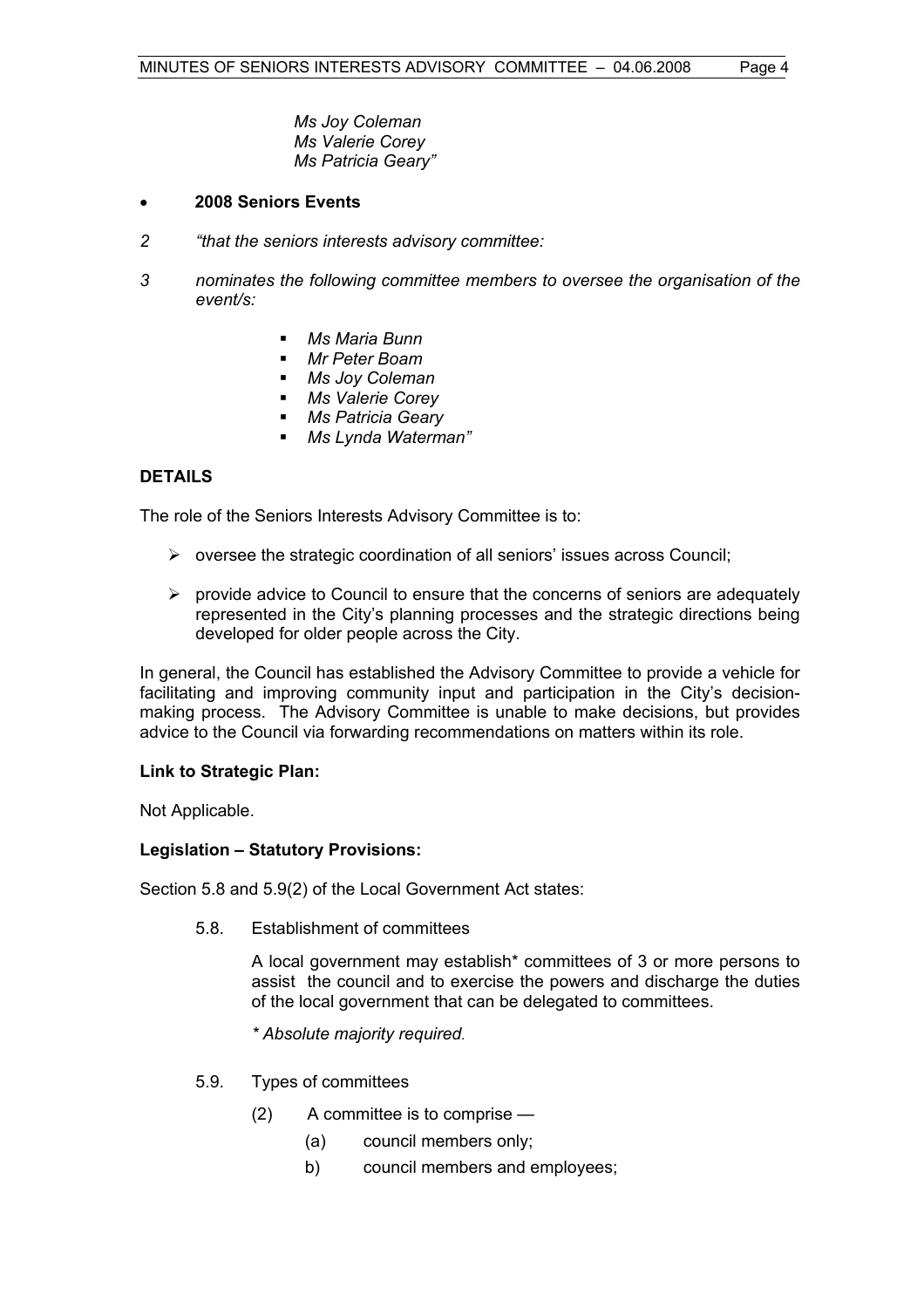- (d) council members and other persons;
- (e) employees and other persons; or
- (f) other persons only.

# **Risk Management considerations:**

Where a committee makes decisions that are beyond the powers or outside its terms of reference, such decisions are not enforceable.

# **Financial/Budget Implications:**

Not Applicable.

# **Policy implications:**

Not Applicable.

# **Regional Significance:**

Not Applicable.

# **Sustainability implications:**

Not Applicable.

#### **Consultation:**

Not Applicable.

# **COMMENT**

The concern is that the recommendations relating to the:-

- $\triangleright$  review of the Seniors Plan:
- $\triangleright$  overseeing of the organisation of events relating to the 2008 senior events;

gives an impression that the SIAC is becoming involved in the day to day operations of the City. While it is appreciated it is not the intent of the recommendations, these need clarifying. This is not a role for the SIAC or any other committee of the Council.

#### **ATTACHMENTS**

Nil.

# **VOTING REQUIREMENTS**

Absolute Majority.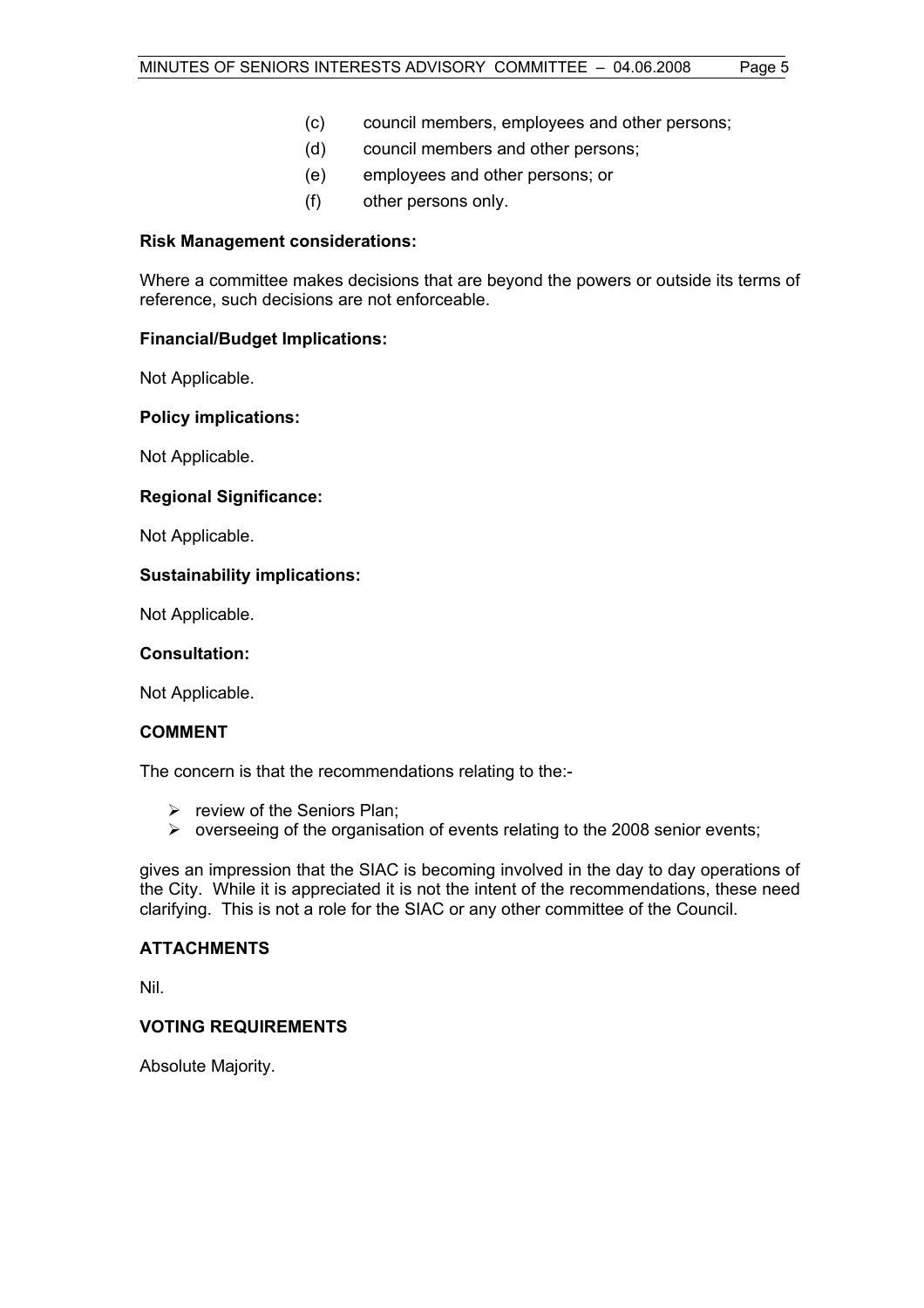### **Call for One-Third Support**

The Local Government Act 1995, under regulations prescribed to deal with Section 5.25(e), lays down the following procedure for dealing with revoking or changing decisions made at Council or Committee meetings:

*If a decision has been made at a Council meeting, then any motion to revoke or change the decision must be supported by at least one-third of the number of offices (whether vacant or not) of members of the Council.* 

 *If supported by one-third of the members, then any decision to revoke a resolution of the Council is required to be passed by an Absolute Majority.* 

Prior to giving consideration to the following recommendation, Committee Members are required to give the support of one-third of their members, and such support is to be recorded in the Minutes of this meeting.

The Manager, Community Development & Libraries provided an overview of the Report.

The Presiding Person called for support from one-third of the members of the Committee. Support for this Item was achieved.

**MOVED Ms M March SECONDED Mr A Bryant that the Seniors Interests Advisory Committee REVOKES its decisions of 20 February 2008 being:** 

- *1 "APPOINTS the following Seniors Interests Advisory Committee members to a Review Sub-Committee:* 
	- *Ms Maria Bunn*
	- *Ms Joy Coleman*
	- *Ms Valerie Corey*
	- *Ms Patricia Geary*
- *2 NOMINATES the following committee members to oversee the organisation of the event/s:* 
	- *Ms Maria Bunn*
	- *Mr Peter Boam*
	- *Ms Joy Coleman*
	- *Ms Valerie Corey*
	- *Ms Patricia Geary*
	- *Ms Lynda Waterman"*

**The Motion was Put and CARRIED BY AN ABSOLUTE MAJORITY (6/0)** 

**In favour of the motion:** Cr B Corr, Ms J Coleman, Ms P Geary, Ms M March, Mr A Bryant & Mr A Cilia La Corte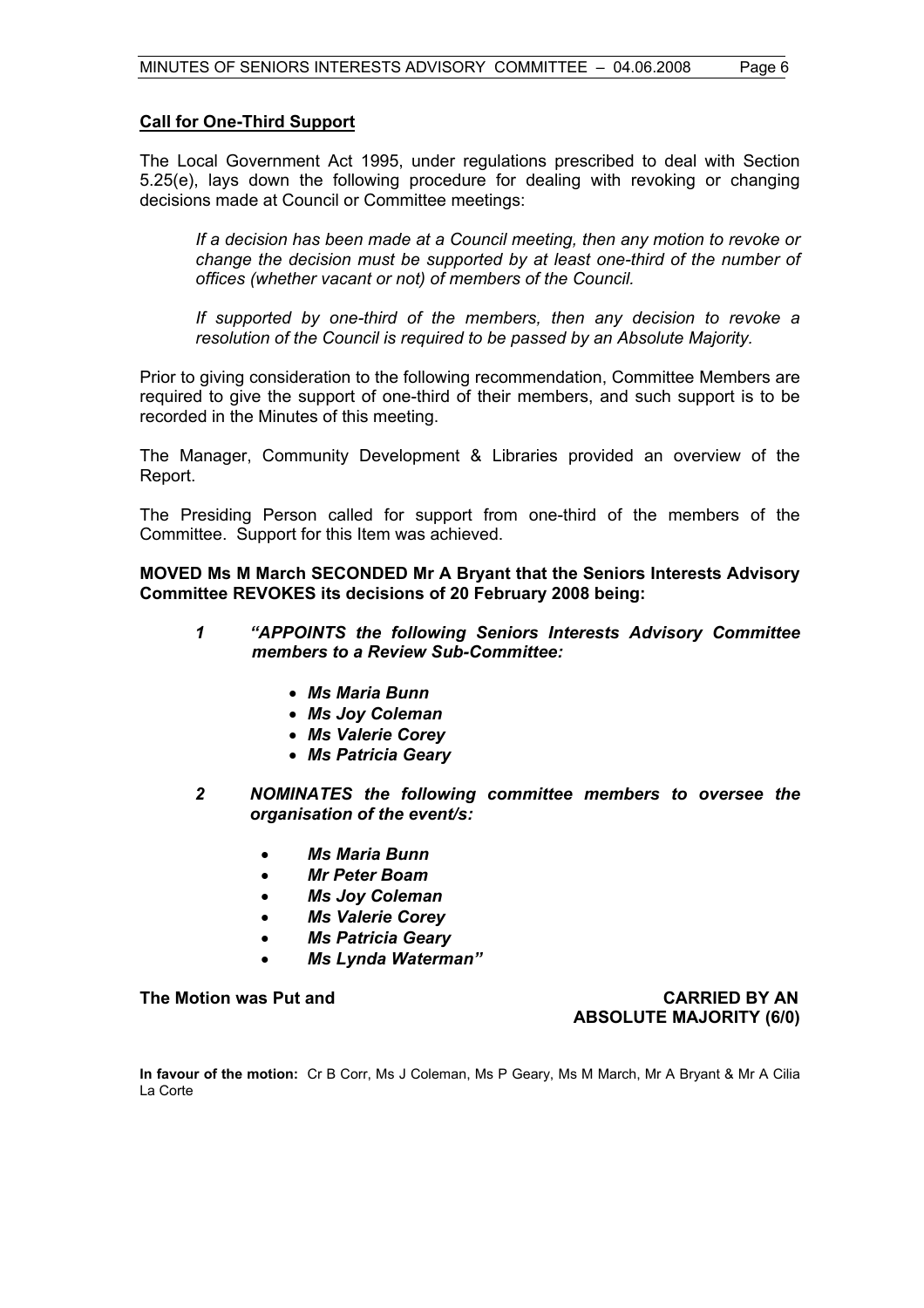# **ITEM 2 ACCESS TO INFORMATION – SENIORS [55511]**

**WARD:** All

**RESPONSIBLE DIRECTOR:** Mr Clayton Higham Planning and Community Development

# **PURPOSE**

To present the Seniors Interests Advisory Committee (SIAC) with effective strategies for providing information to seniors in the community.

# **EXECUTIVE SUMMARY**

This report focuses on the issue of how best to communicate with seniors, informing the SIAC of the barriers to effective communication to older people. Strategies reflect research conducted by the World Health Organisation (WHO) in 2005.

# *It is recommended that the Seniors Interests Advisory Committee:*

- *1 NOTES the information provided in this Report;*
- *2 CONSIDERS the issue of provision of information to seniors within the context of the review of the current Seniors Plan.*

#### **BACKGROUND**

The World Health Organisation (WHO) conducted world-wide research in 2005 that resulted in the development of "Global Age-friendly Cities – a Guide", which was published in 2007. The guide provides a checklist of aspects that make for an Age-Friendly City under the eight key headings of:

- Outdoor Space and Buildings
- Transportation
- Housing
- Social Participation
- Respect and Social Inclusion
- Civic Participation and employment
- Community and Information
- Community Support and Health Services

The WHO identifies that dissemination of information and accessibility for seniors is an issue in communities. Factors that contribute to successful dissemination of information to seniors are:

- Widespread distribution and use of communication channels familiar to seniors;
- The ability to reach seniors in their daily activities;
- Provision of the right information at the right time;
- Acknowledgement that seniors may not be familiar with the latest technology;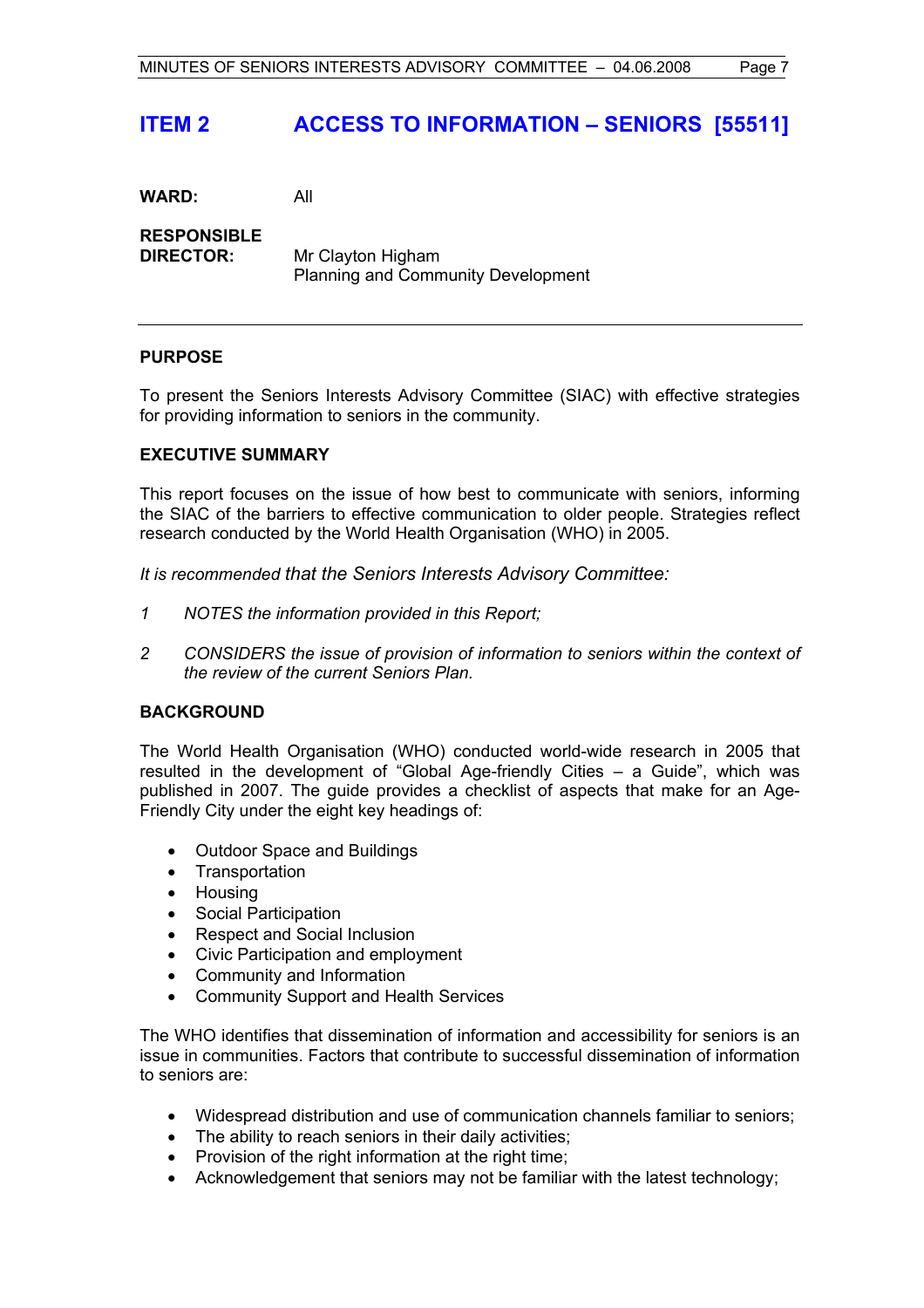- Age-friendly formats and design especially font size in printed material;
- Personal and collective responsibility regarding the offering and receiving of information.

# **DETAILS**

# **Global Age-friendly Cities Guide**

In the Guide, the WHO Guide suggests that information targeted towards seniors needs to be:

- Accessible to every resident;
- Regular and reliable in its distribution;
- Printed in large letters, using clear headings, bold type and uncluttered backgrounds;
- Written in plain, simple, familiar and straight-forward language;
- Spoken in friendly, slow, clear language that is repeated if necessary;
- Provides the choice to speak to a real person if preferred.

Barriers to effective communication and provision of information occur when technology is used with the assumption that seniors will understand and use it. Whilst some seniors embrace technology, many do not. Other barriers occur when the information provider has not considered the needs of the receiver eg. can they hear, see and understand the information being provided?

#### **City of Joondalup Practice**

The City of Joondalup Access and Inclusion Plan offers strategies for addressing the provision of information in readable formats. Attention is given to font size and the colour of printed flyers and brochures when the target audience is seniors.

The City offers to provide information in alternative formats such as large print on request.

Information about events such as the "Art of Ageing" is distributed through libraries, leisure centres, Senior Citizens clubs, retirement villages and aged accommodation services as well as community newspapers. These are places that are close to where seniors live and spend their time.

The City's Resource for Seniors and People with Disabilities offers information about agencies in the community that provide services to seniors. The resource is being updated and will be printed and distributed in July 2008.

Opportunities are taken during the "Art of Ageing", the Joondalup Festival and other City events where service providers are invited to provide information about their programs. This means that information is presented in places that older people frequent.

#### **Link to Strategic Plan:**

The provision of services, events and activities for seniors by the City is linked to the Strategic Plan through the outcomes, objectives and strategies under the Key Focus Area – Community Wellbeing.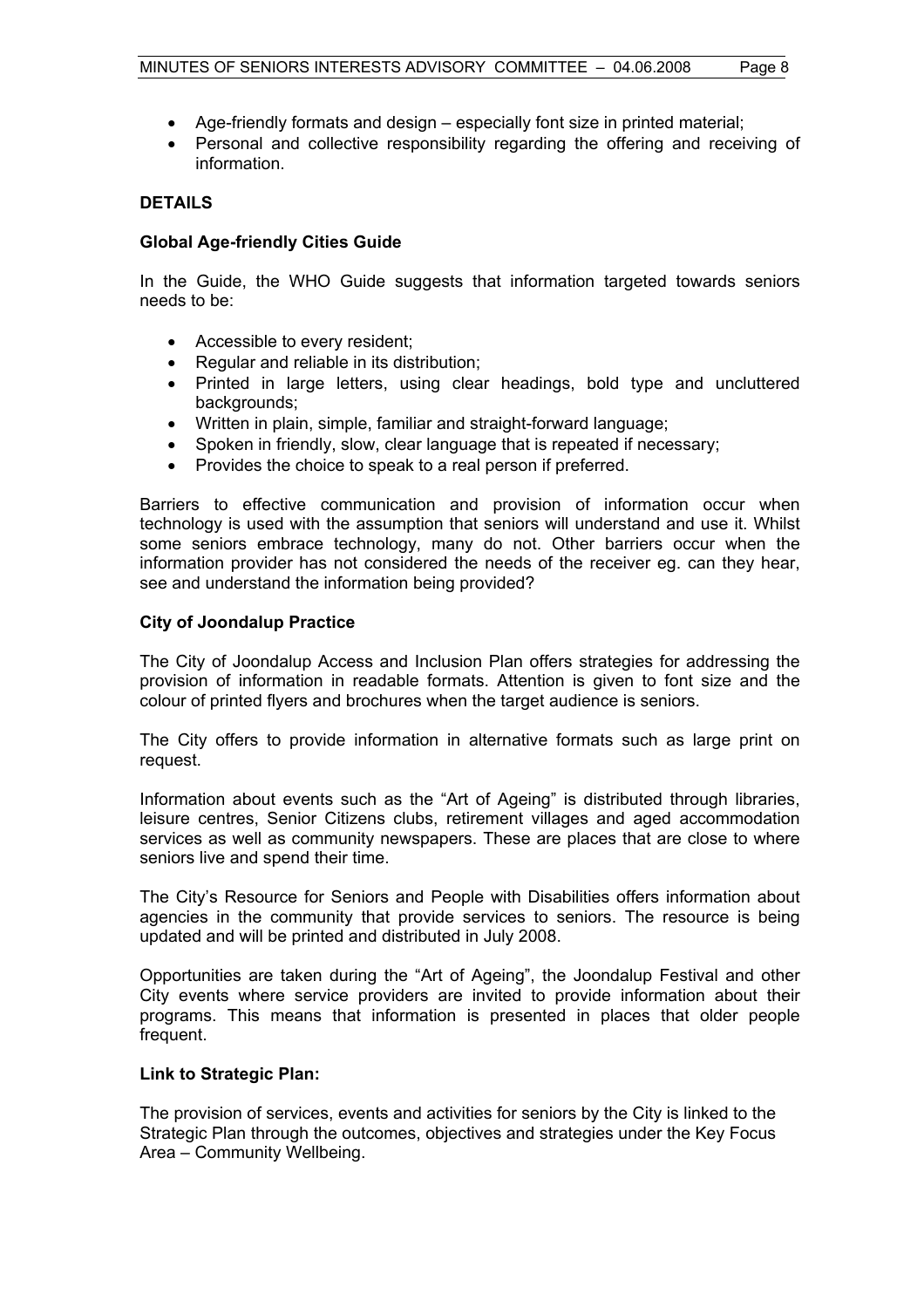### **Legislation – Statutory Provisions:**

Not Applicable.

# **Risk Management considerations:**

Not Applicable.

# **Financial/Budget Implications:**

Not Applicable.

#### **Policy implications:**

Not Applicable.

# **Regional Significance:**

Not Applicable.

# **Sustainability implications:**

Not Applicable.

**Consultation:** 

Not Applicable.

#### **COMMENT**

It is important that consideration is given to the needs of seniors when providing information that is targeted towards them. Older people appreciate information that is easy-to-access, provided in a co-ordinated way and available in places that are widely know throughout the community.

# **ATTACHMENTS**

Nil.

# **VOTING REQUIREMENTS**

Simple Majority.

# **OFFICER'S RECOMMENDATION**

That the Seniors Interests Advisory Committee:

- 1 NOTES the information provided in this Report;
- 2 CONSIDERS the issue of provision of information to seniors within the context of the review of the current Seniors Plan and an ageing population.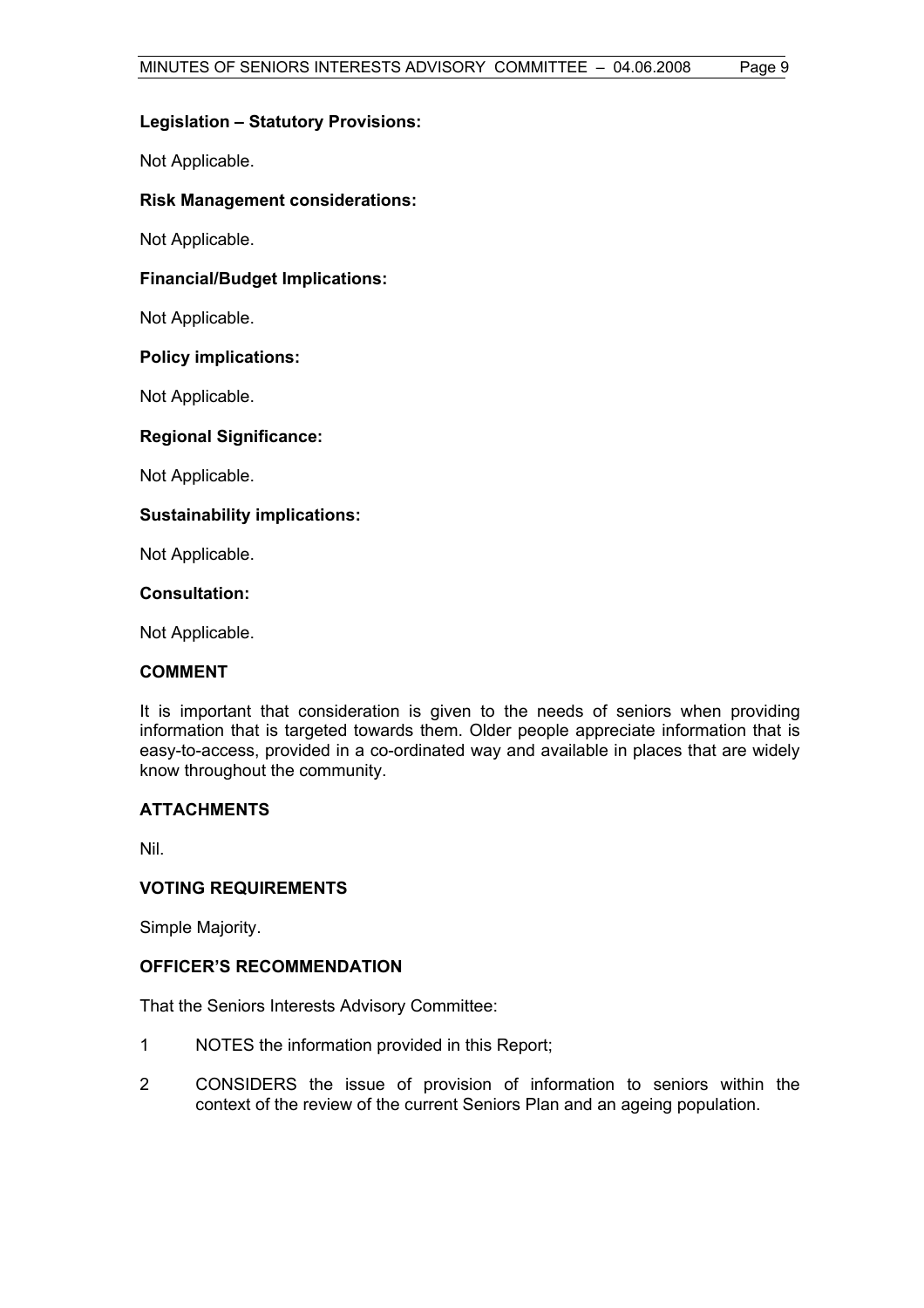## **MOVED Mr A Bryant SECONDED Ms M March that the Seniors Interests Advisory Committee NOTES the information provided in this Report.**

Discussion ensued.

#### The Motion was Put and **CARRIED** (6/0)

**In favour of the motion:** Cr B Corr, Ms J Coleman, Ms P Geary, Ms M March, Mr A Bryant & Mr A Cilia La Corte

# **ITEM 3 ACCESSIBLE AND AFFORDABLE TRANSPORT - SENIORS [55511]**

**WARD:** All

# **RESPONSIBLE**

**DIRECTOR:** Mr Clayton Higham Planning and Community Development

# **PURPOSE**

To provide the Seniors Interests Advisory Committee (SIAC) with information about accessible and affordable transport options for seniors.

## **EXECUTIVE SUMMARY**

There is growing concern that seniors in the community can become isolated due to their inability to access transport options that meet their needs. The strategies discussed in this report are derived from research conducted by the World Health Organisation in 2005.

*It is recommended that the Seniors Interests Advisory Committee:* 

- *1 NOTES the information provided in this report;*
- *2 CONSIDERS the issue of provision of accessible and affordable transport to seniors within the context of the review of the current Seniors Plan.*

#### **BACKGROUND**

The World Health Organisation conducted world-wide research in 2005 which resulted in the publication of "Global Age-friendly Cities: A Guide". Transportation was identified as a key factor influencing active ageing. An overview of the findings states that the following issues presented in relation to transportation:

- Availability
- Affordability
- Reliability and frequency
- Travel destinations
- Age-friendly vehicles
- Specialised services for older people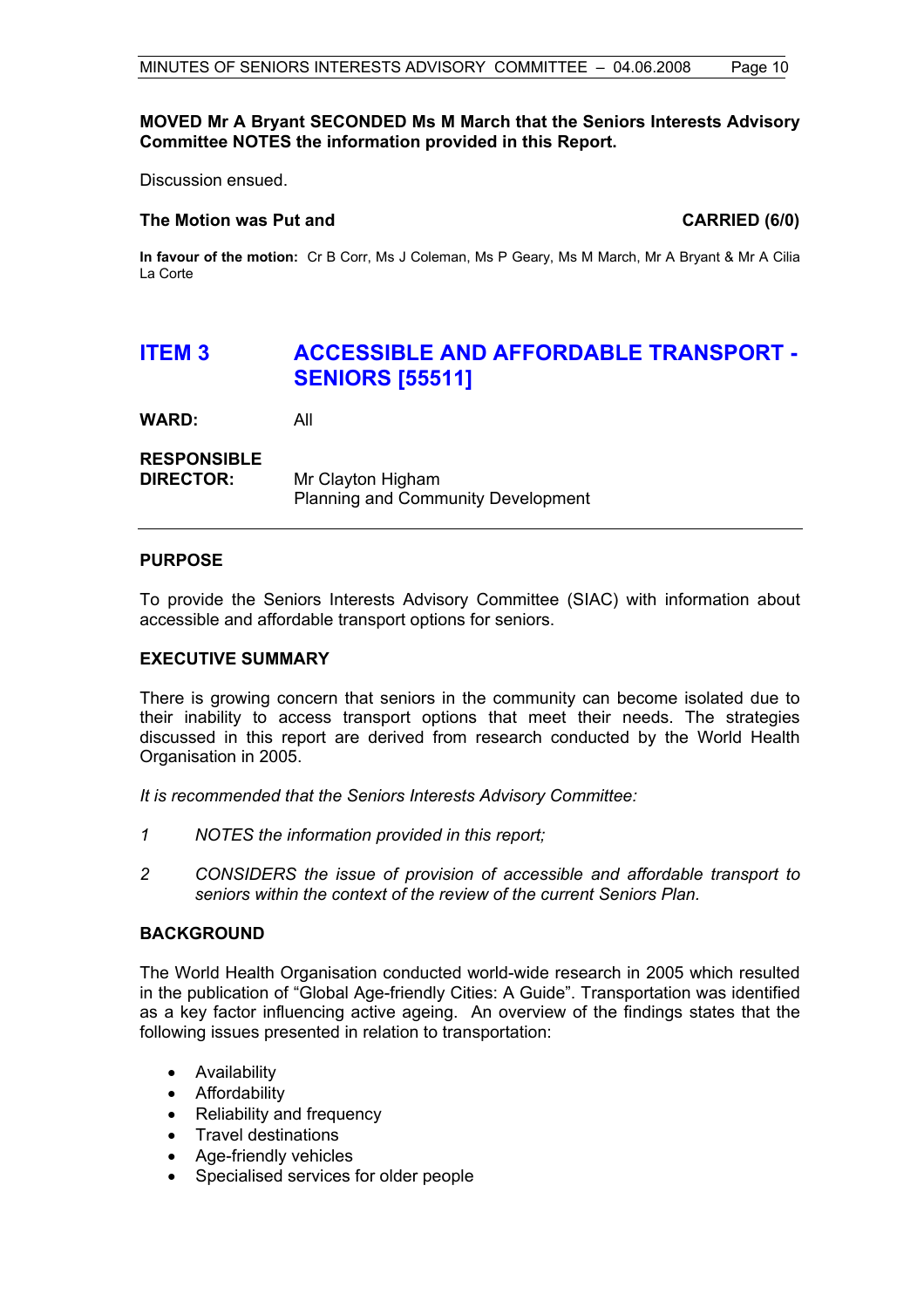- Priority seating and passenger courtesy
- Transport drivers
- Safety and comfort
- Transport stops and stations
- Taxi services
- Community transport
- Information about transport
- Driving conditions
- Courtesy towards older drivers
- Parking

# **DETAILS**

#### **Global Age-friendly Cities Guide**

The Global Age-friendly guide recommends the following strategies for ensuring that seniors are offered access to transport that meets their needs:

- Public transport is affordable, reliable, frequent and available to all older people;
- Key destinations include hospitals, health centres, parks, shopping centres, banks and seniors' centres;
- All areas are well-serviced and well-connected to neighbouring cities;
- Vehicles have low floors, low steps and wide high seats. They are also clean, well-maintained and have clear signage;
- Sufficient specialised services are available for people with disabilities;
- Priority seating for older people are provided and drivers are courteous, obey traffic rules and wait for people to be seated before driving;
- Public transport is safe from crime and not overcrowded;
- Designated stops are located in close proximity too where older people live;
- Stations have ramps, escalators, elevators, public toilets and are clean, safe and well-lit;
- Information about public transport is legible and clear;
- Community Transport services are available to take older people to specific places and events;
- Taxis are affordable, comfortable and accessible and staffed by courteous drivers;
- Roads are well-maintained, wide, well-lit, clearly marked and have well-placed signage;
- Parking is affordable with priority bays close to buildings and transport stops.

#### **City of Joondalup Practice**

Whilst the City does not hold responsibility for the provision of public transport, it offers the following to older people in the community:

# **Community Transport Program**

The Community Transport Program provides a low-cost service for seniors in the City of Joondalup who experience difficulty accessing the public transport system.

The bus service picks people up from their home, taking them to either local shopping centres for shopping excursions or to various seniors clubs for social and leisure activities. One of the vehicles is fitted with a wheelchair hoist to enable easy access.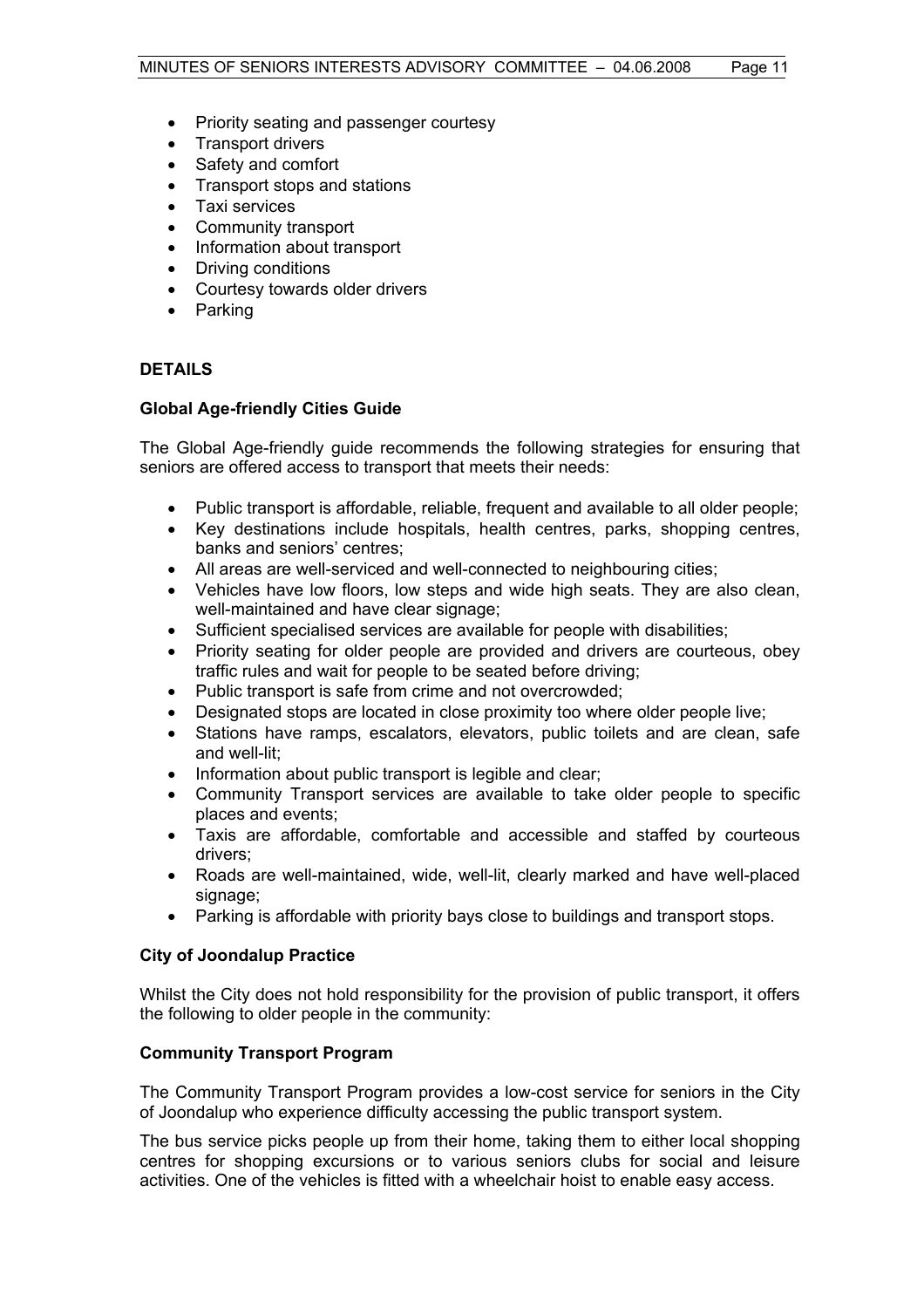# **Sunday Serenades**

The City provides its community buses to enable seniors to attend the Sunday Serenades programs. Sunday Serenades is a series of concerts held once a month on Sundays in the Council Chambers.

## **CAT Service**

The City contributes one third to the cost of offering a free CAT Service around the Joondalup CBD. The vehicles are fitted with a hydraulic ramp that enables easy access for older people. The route of the CAT Service has been planned so that there is no more than seven minutes to wait for a bus.

#### **Advocacy and Information Provision**

City officers advocate to other governments on behalf of seniors about their transport needs. They also provide information about other transport services available to older people.

# **Roads and other Infrastructure**

The City is responsible for extending and upgrading footpaths for all suburbs. Modifications can be made to enable seniors that use gophers as a means of transport better accessibility when using roads and footpaths. The City also influences traffic management through the provision of traffic calming infrastructure and has input into the placement and shelter requirements for bus stops.

#### **Parking**

The City has responsibility for ensuring that adequate parking is allocated to all public buildings. The allocation of Disability Access parking bays must be included in planning approval process.

#### **Link to Strategic Plan:**

The provision of services, events and activities for seniors by the City is linked to the Strategic Plan through the outcomes, objectives and strategies under the Key Focus Area – Community Wellbeing.

#### **Legislation – Statutory Provisions:**

Not Applicable.

#### **Risk Management considerations:**

Not Applicable.

#### **Financial/Budget Implications:**

Not Applicable.

# **Policy implications:**

Not Applicable.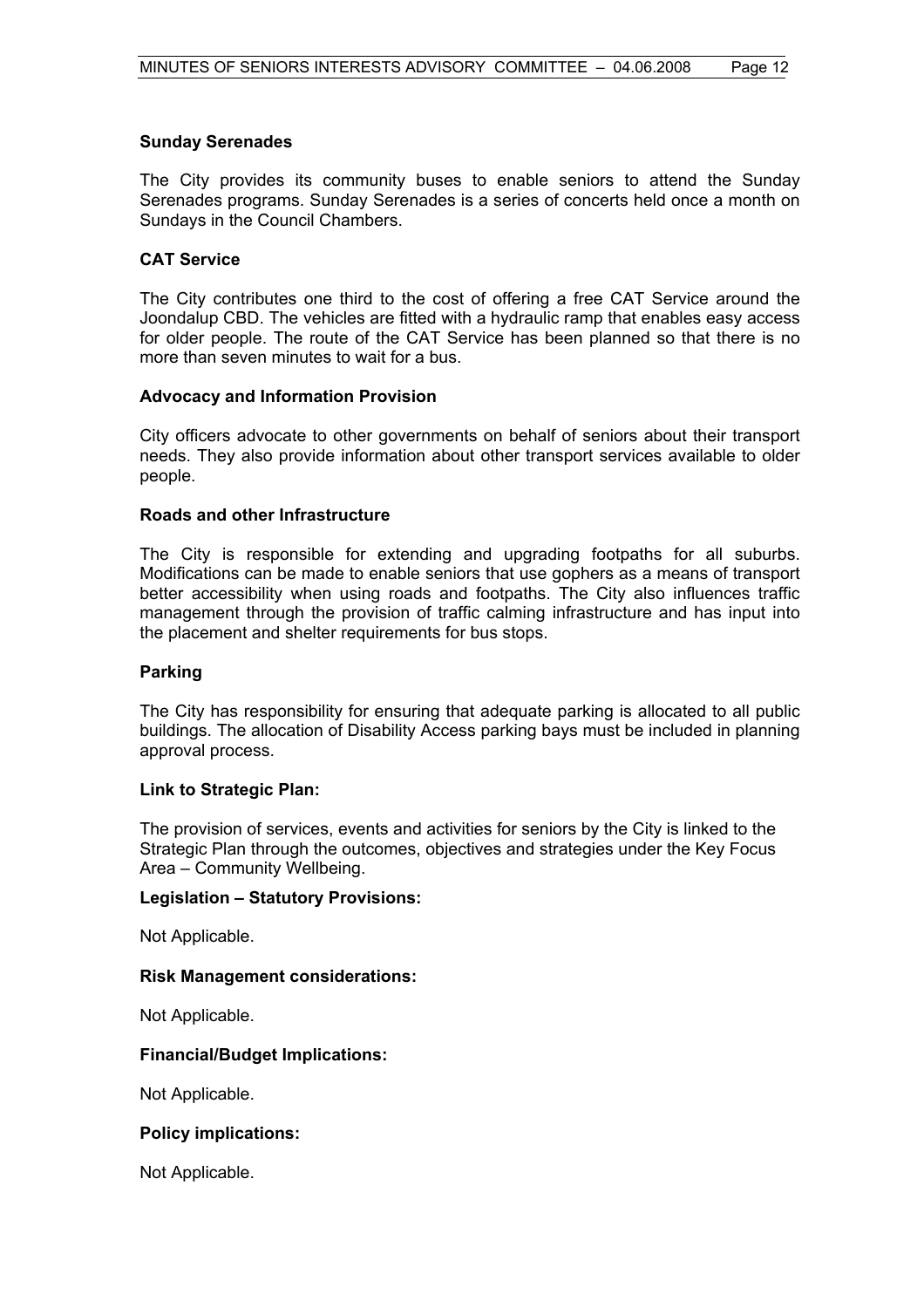# **Regional Significance:**

Not Applicable.

# **Sustainability implications:**

Not Applicable.

# **Consultation:**

Not Applicable.

# **COMMENT**

The City of Joondalup is not responsible for the provision of Public Transport. It can, however, influence the accessibility of transportation services for older people through the provision of the Community Transport Program, contribution to roads and infrastructure, advocacy and information.

# **ATTACHMENTS**

Nil.

# **VOTING REQUIREMENTS**

Simple Majority.

The Coordinator, Community Services provided an overview of the Report.

Discussion ensued.

#### **OFFICER'S RECOMMENDATION**

That the Seniors Interests Advisory Committee:

- 1 NOTES the information provided in this Report;
- 2 CONSIDERS the issue of provision accessible and affordable transport to seniors within the context of the review of the current Seniors Plan.

# **MOVED Ms J Coleman SECONDED Ms P Geary that the Seniors Interests Advisory Committee NOTES the information provided in this Report.**

Discussion ensued.

# The Motion was Put and **CARRIED** (6/0)

**In favour of the motion:** Cr B Corr, Ms J Coleman, Ms P Geary, Ms M March, Mr A Bryant & Mr A Cilia La Corte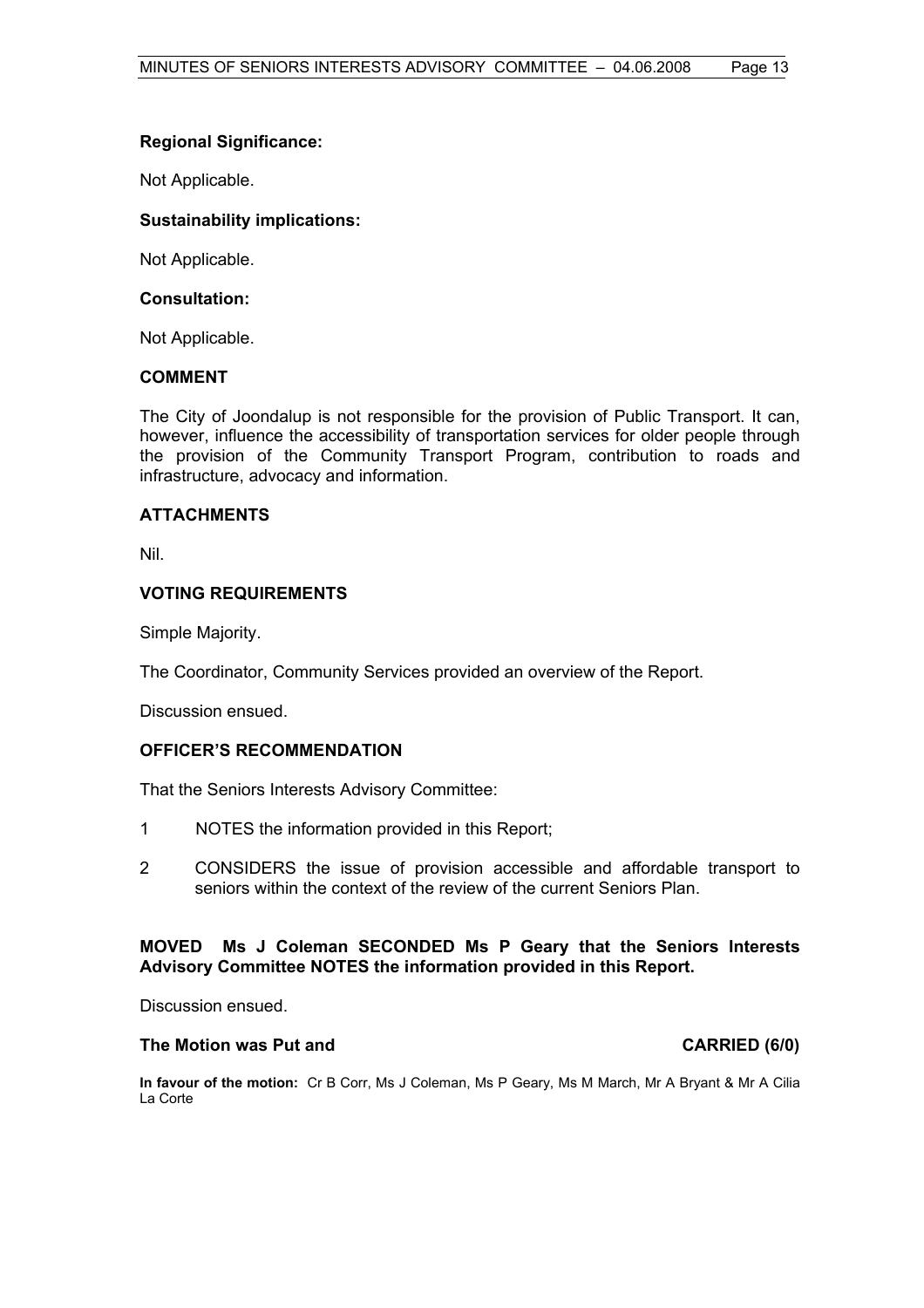# **ITEM 4 COMMUNITY SUPPORT AND HEALTH SERVICES – SENIORS [55511]**

**WARD:** All

# **RESPONSIBLE**

**DIRECTOR:** Mr Clayton Higham Planning and Community Development

# **PURPOSE**

To provide the Seniors Interests Advisory Committee (SIAC) with information about community support and health services for seniors.

# **EXECUTIVE SUMMARY**

In 2007 the SIAC identified access to health services as a priority issue for seniors in the community. This report provides information about the World Health Organisation research on issues for older people and offers strategies for an Age-friendly City.

*It is recommended that the Seniors Interests Advisory Committee:*

- *1 NOTES the information provided in this Report;*
- *2 CONSIDERS the issue of provision of community support and health services within the contexts of the review of the current Seniors Plan.*

## **BACKGROUND**

The "Global Age-friendly Cities: A Guide" was published by the World Health Organisation after completing world-wide research in 2005. A significant finding was that health and support services are vital to maintaining health and independence for older people. The research also identified that the supply, organisation and financing of many health and social services was the responsibility of national or state governments rather than local government.

Local governments have a role to play in the provision of community support and health services through their planning processes and the ways in which they disseminate information to the community.

### **DETAILS**

#### **Global Age-friendly Cities Guide**

The guide suggests that Age-friendly Cities are those in which the following occurs:

• Health and social services are well-distributed, conveniently located and can be reached readily by all means of transportation;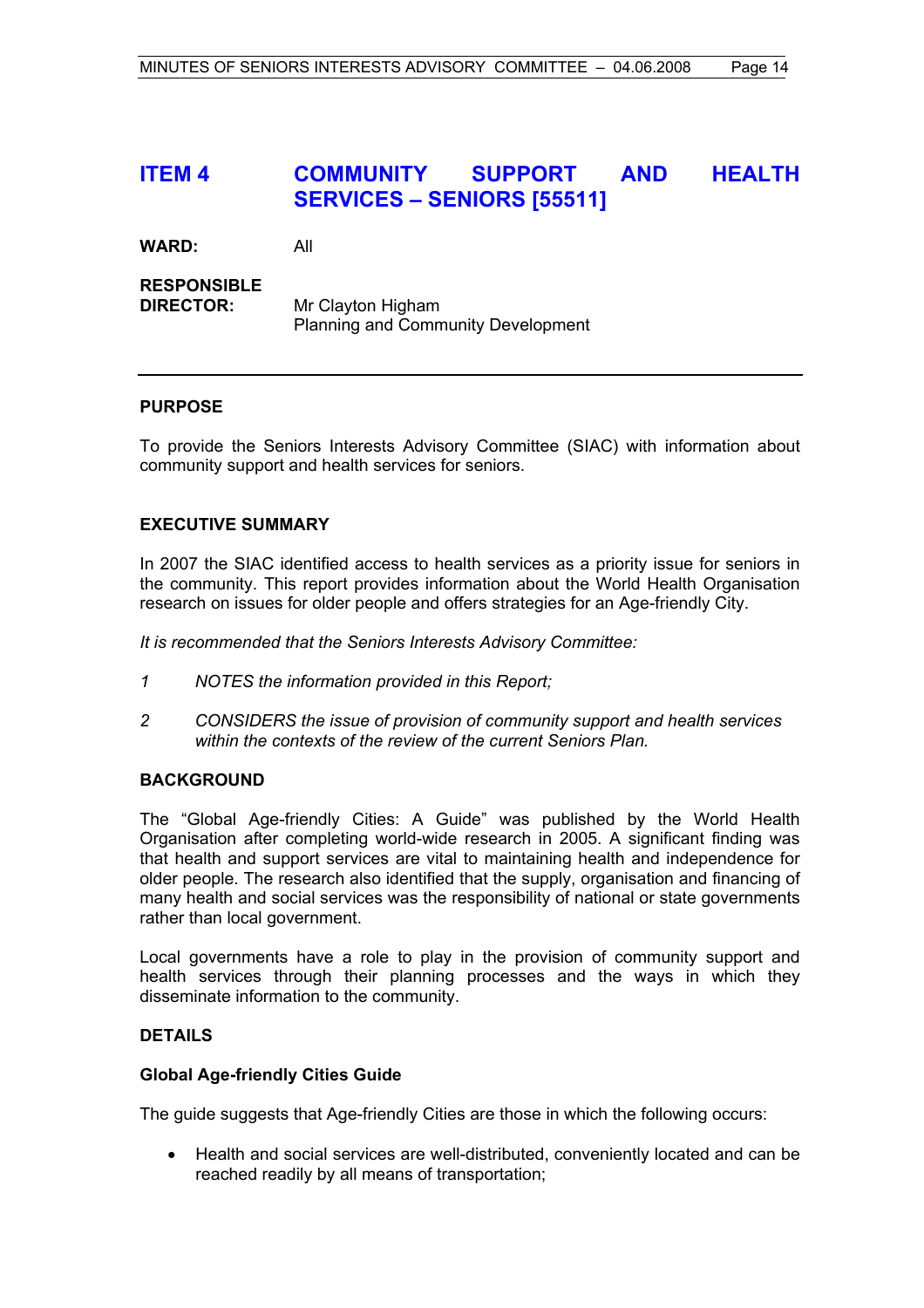- Residential care facilities such as retirement villages and nursing homes are located close to services and residential areas;
- Buildings are safely constructed and fully accessible;
- Delivery of individual services is co-ordinated with limited bureaucracy;
- Administrative and service personnel treat older people with respect and sensitivity;
- Economic barriers to accessing services are minimal;
- There is adequate access to designated burial sites;
- Services are promoted for maintaining and restoring health;
- Home care services are offered;
- Services address the needs and concerns of older people;
- Service professionals are appropriately trained;
- Volunteers are encouraged and supported to be involved;
- Emergency planning includes older people.

#### **City of Joondalup Practice**

The City is not responsible for the provision of health services to older people in the community. It offers some support services though and can play a role in facilitation, advocacy and provision of information about available health services. Examples of the City's role in community support and health services are:

#### **Community Information Data-base**

The Community information data-base contains a wide range of information about the City and other organisations within the City of Joondalup. It includes information about support groups, physical activity, aged accommodation, Seniors Citizens clubs, church seniors groups and health services.

## **What's On in Joondalup**

Provides up-to-date information about programs and events around the City. Many programs and events are targeted towards seniors.

#### **Community Transport Program**

The Community Transport Program provides a low-cost service for seniors in the City of Joondalup who experience difficulty accessing the public transport system.

The bus service picks people up from their home, taking them to either local shopping centres for shopping excursions or to various seniors clubs for social and leisure activities. One of the vehicles is fitted with a wheelchair hoist to enable easy access.

#### **Platinum 50 Plus**

The Platinum 50+ Adventure program offers people aged 50 years and over a range of activities and excursions promoting fun, friendship, adventure and independence.

#### **CAT Service**

The CAT Service has two bus stops adjacent to the Joondalup Health campus for easy access.

### **Financial Counselling Program**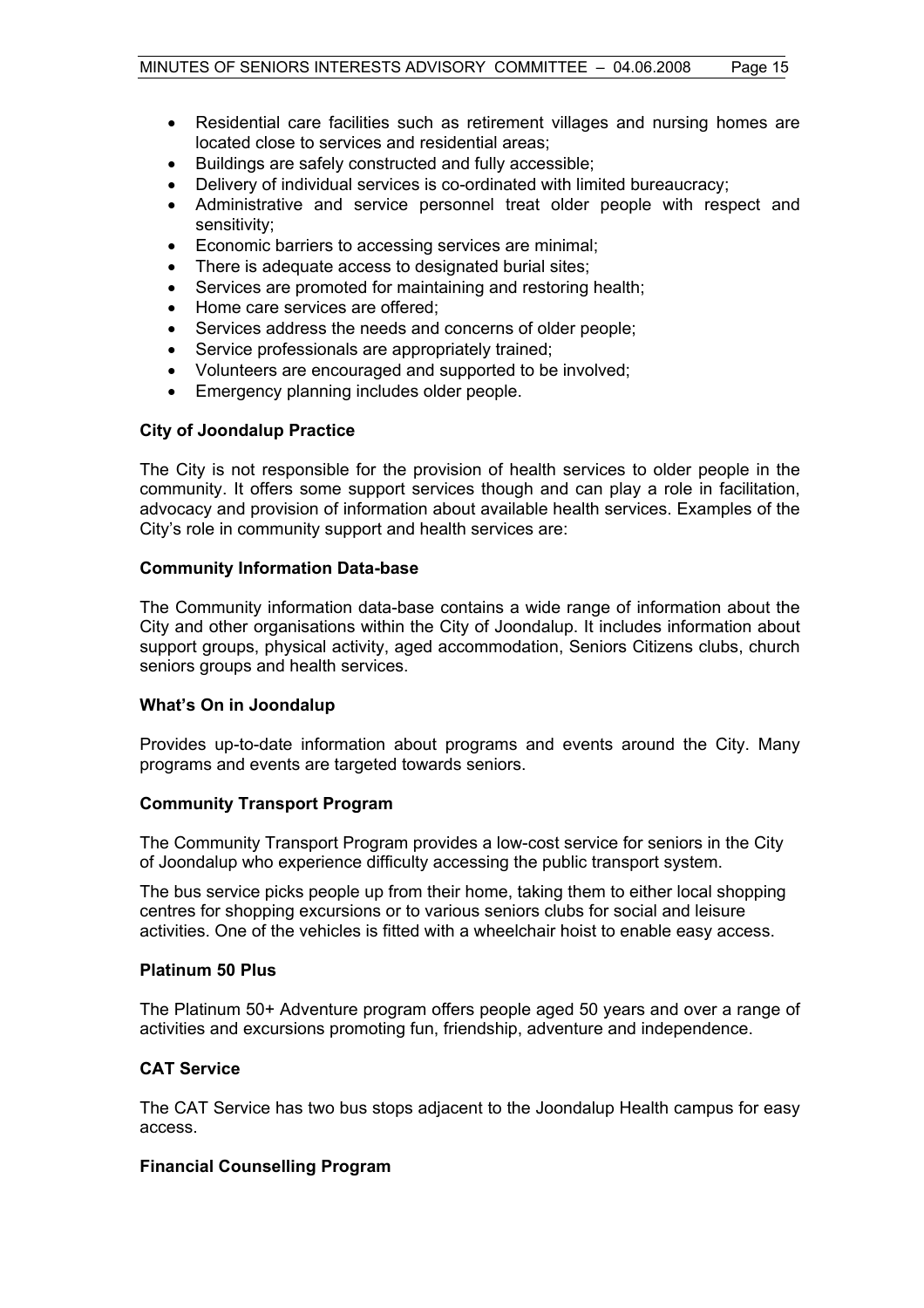The City provides a free and confidential financial counselling service for all City residents who are in need of assistance. All older people are eligible for this service. The City also provides information sessions as part of its programs offered to seniors. Topics cover door-to-door scams, reverse mortgages and retirement planning.

# **Planning Approvals for Aged Care facilities**

The City's planning officers are responsible for ensuring that buildings from which health services are offered meet the Australian Standards, are safe, fully accessible and have adequate disability access parking.

# **Pinnaroo Valley Memorial Park**

Pinnaroo Valley Memorial Park, located in Padbury, is considered to be the most environmentally responsible cemetery in Australia. The park, which had its first burial in 1978, has been developed and maintained as a natural bushland cemetery, planted with native species only, with flat bronze plaques to mark graves. The cemetery is located in close proximity to the freeway exit, train and bus stations and has ample parking.

# **Link to Strategic Plan:**

The provision of services, events and activities for seniors by the City is linked to the Strategic Plan through the outcomes, objectives and strategies under the Key Focus Area – Community Wellbeing.

## **Legislation – Statutory Provisions:**

Not Applicable.

#### **Risk Management considerations:**

Not Applicable.

#### **Financial/Budget Implications:**

Not Applicable.

#### **Policy implications:**

Not Applicable.

#### **Regional Significance:**

Not Applicable.

# **Sustainability implications:**

Not Applicable.

# **Consultation:**

Not Applicable.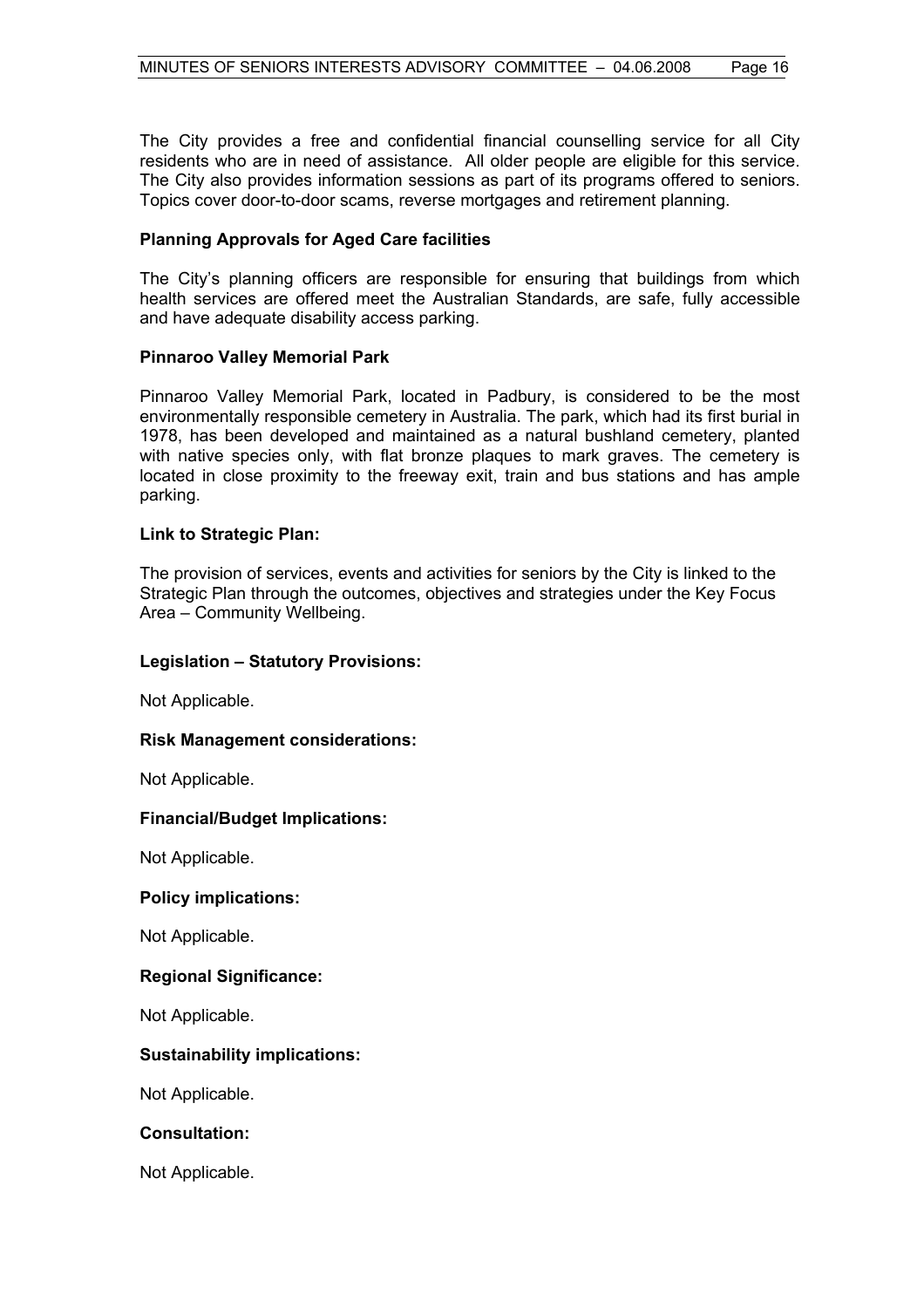# **COMMENT**

Seniors need easy access to health and community support services. The City promotes active ageing through programs such as The Art of Ageing, the Platinum 50+ Program and provision of information about health services in the community.

#### **ATTACHMENTS**

Nil.

# **VOTING REQUIREMENTS**

Simple Majority.

#### **OFFICER'S RECOMMENDATION**

That the Seniors Interests Advisory Committee:

- 1 NOTES the information provided in this Report;
- 2 CONSIDERS the issue of provision of community support and health services within the contexts of the review of the current Seniors Plan and an ageing population.

**MOVED Ms M March SECONDED Mr A Bryant that the Seniors Interests Advisory Committee NOTES the information provided in this Report.**

Discussion ensued.

#### The Motion was Put and **CARRIED** (6/0)

**In favour of the motion:** Cr B Corr, Ms J Coleman, Ms P Geary, Ms M March, Mr A Bryant & Mr A Cilia La Corte

# **ITEM 5 COMMITTEE VACANCIES [55511]**

**WARD:** All

**RESPONSIBLE DIRECTOR (Acting):** Mr Ian Cowie Planning and Community Development

#### **PURPOSE**

To provide the Seniors Interests Advisory Committee (SIAC) with clarification about the appointment of new members at its meeting on 2 April 2008.

#### **EXECUTIVE SUMMARY**

In its last meeting the SIAC recommended the appointment of two new industry representative members to the committee. The following recommendation was carried: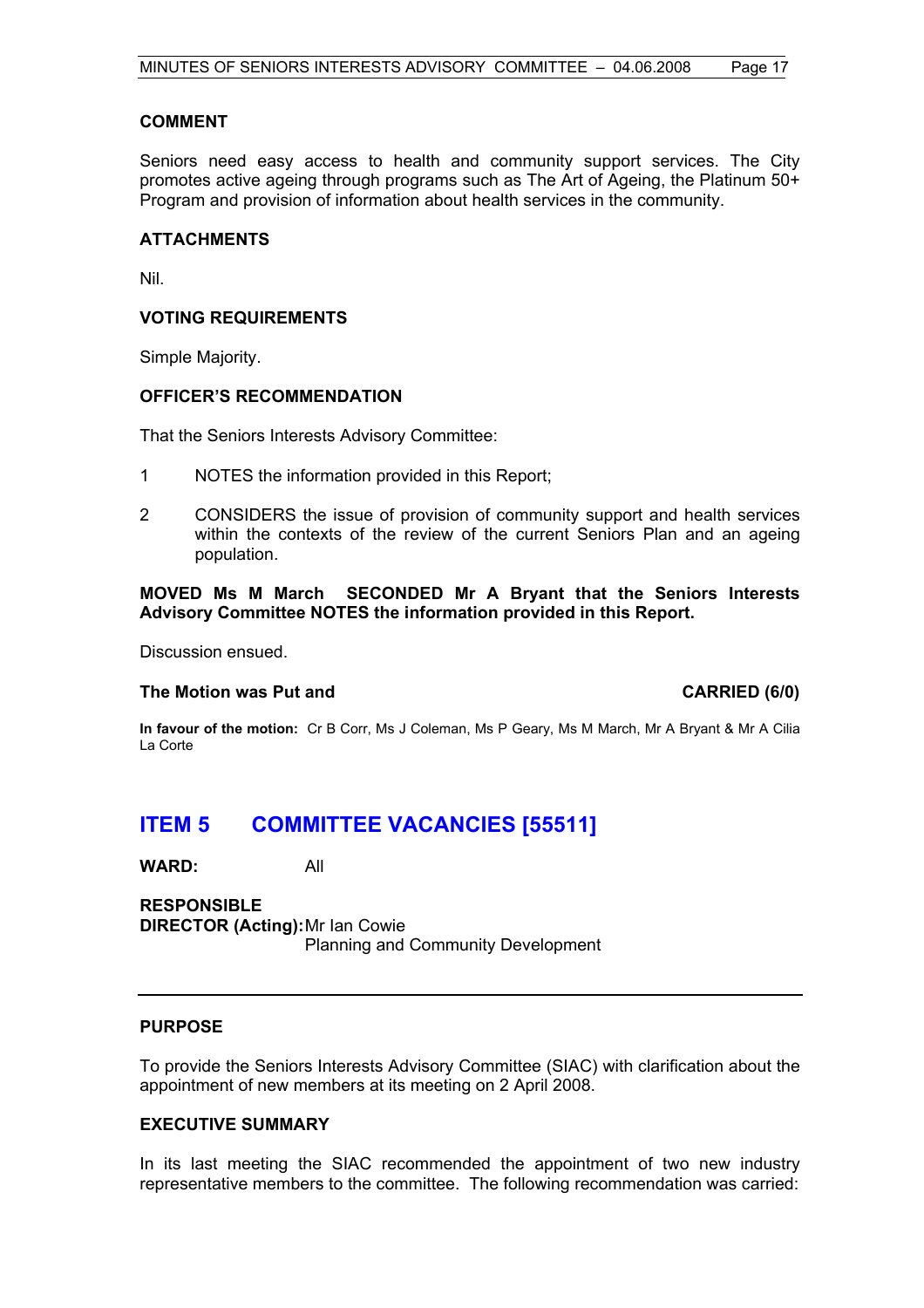*"That the Seniors Interest Advisory Committee RECOMMENDS that Council:* 

- *4 DETERMINES the most appropriate nominees given the Committee's objectives as being:* 
	- *Mr Bruce Dufty, Concordia Lutheran Church*
	- *Ms Anne Pike, Advocare Inc.*

It has been brought to light that the process the SIAC followed was not correct and needs to be rectified. This report facilitates the rectification.

# **BACKGROUND**

The SIAC operates under a Terms of Reference, which outlines membership, terms of appointment and informs the process of filling Committee vacancies. The following events have led to the current situation.

- In 2007 an industry representative resigned from the committee. The organisation did not wish to provide another representative;
- This created a vacancy on the SIAC;
- The vacancy was advertised and applications closed on 30 March 2008;
- Mr Peter Boam, who represented the WA Retirement Complexes Residents Association resigned from the committee on 24 March 2008;
- This created a second industry representative vacancy on the committee;
- At its meeting on 2 April 2008, the committee assessed the applications received for the advertised vacancy and appointed two representatives from industry organisations;
- The first was to fill the advertised vacancy and the second was to replace Mr Boam;
- The two industry organisations identified by the committee to fill the vacancies were Concordia Lutheran Church and Advocare;
- The WA Retirement Complexes Residents Association has since indicated that it would like to provide a replacement representative for Mr Boam.

# **DETAILS**

The process followed by the SIAC when appointing two replacements was not correct as the WA Retirement Complexes Association was not offered the opportunity to provide another person to represent their organisation. The association has informed the City that it would like to remain involved with the committee and provide another representative.

To rectify this situation the SIAC needs to review the two members recommended at the 2 April meeting and decide which one should be appointed. It should be noted that as the 2 April minutes have not been approved by Council, neither Concordia Lutheran Church or Advocare have been informed that they have a place on the committee. The committee also needs to accept a nomination from the WA Retirement Complexes Association.

The only other option for the committee would be to recommend to Council that the committee membership be expanded to 13 members. This option would have been needed had the two "successful" nominees been informed of their success. As they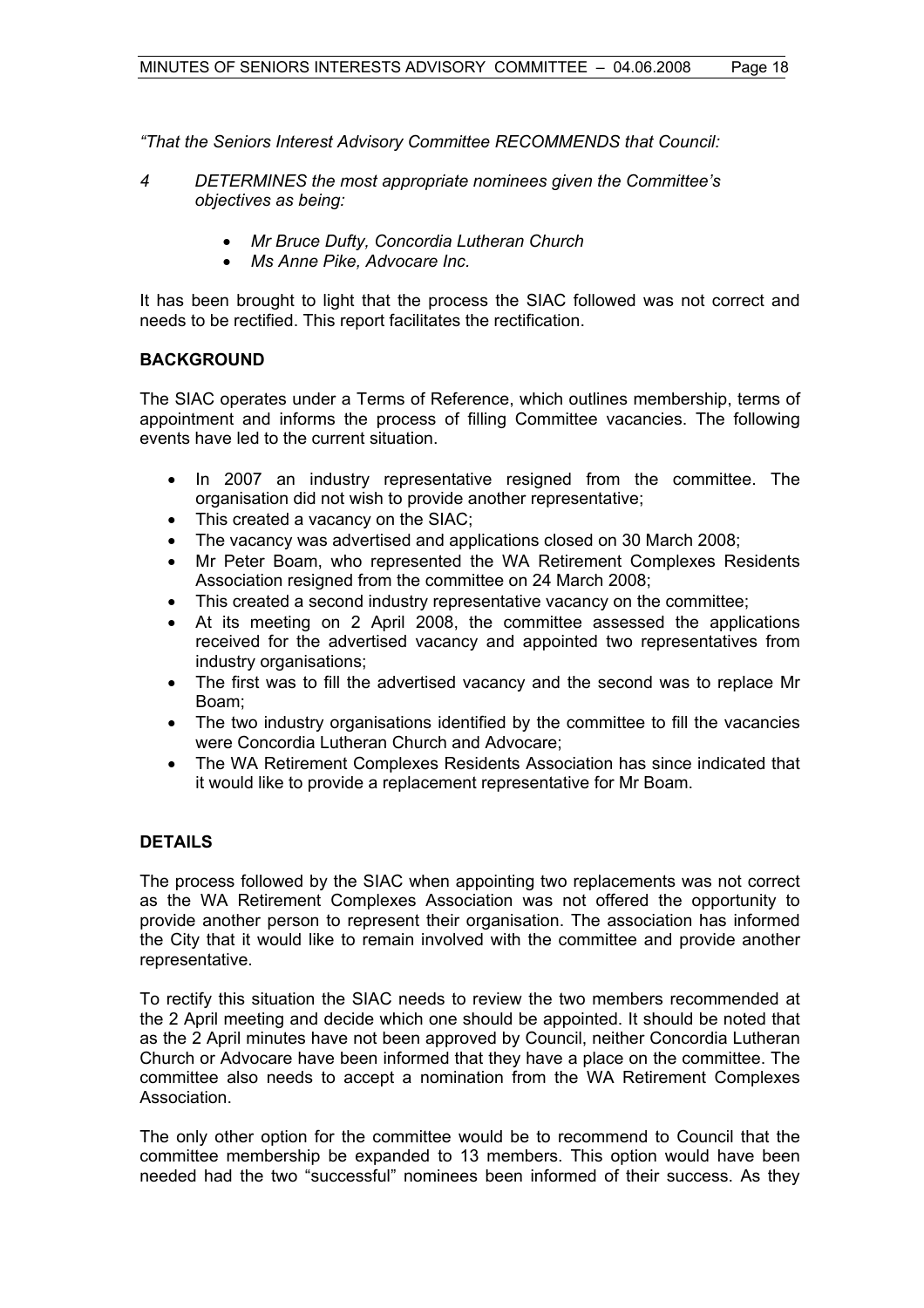have not, and it is believed that a smaller committee can work more effectively, the amendment of the 2 April recommendation is preferred.

#### **Link to Strategic Plan:**

The Seniors Interests Advisory Committee is linked to the Strategic Plan through the outcomes, objectives and strategies under the Key Focus Area – Community Wellbeing.

#### **Legislation – Statutory Provisions:**

The SIAC is a Council Committee; therefore membership needs to be endorsed by Council. The Committee's Terms of Reference require that the tenure of the Committee be for a period of two years and that the two-year period coincide with the election cycle of the elected Council.

#### **Risk Management considerations:**

Not Applicable.

#### **Financial/Budget Implications:**

Not Applicable.

# **Policy implications:**

Not Applicable.

#### **Regional Significance:**

Not Applicable.

# **Sustainability implications:**

Not Applicable.

#### **Consultation:**

Not Applicable.

### **COMMENT**

Not Applicable.

# **ATTACHMENTS**

Nil.

#### **VOTING REQUIREMENTS**

Absolute Majority.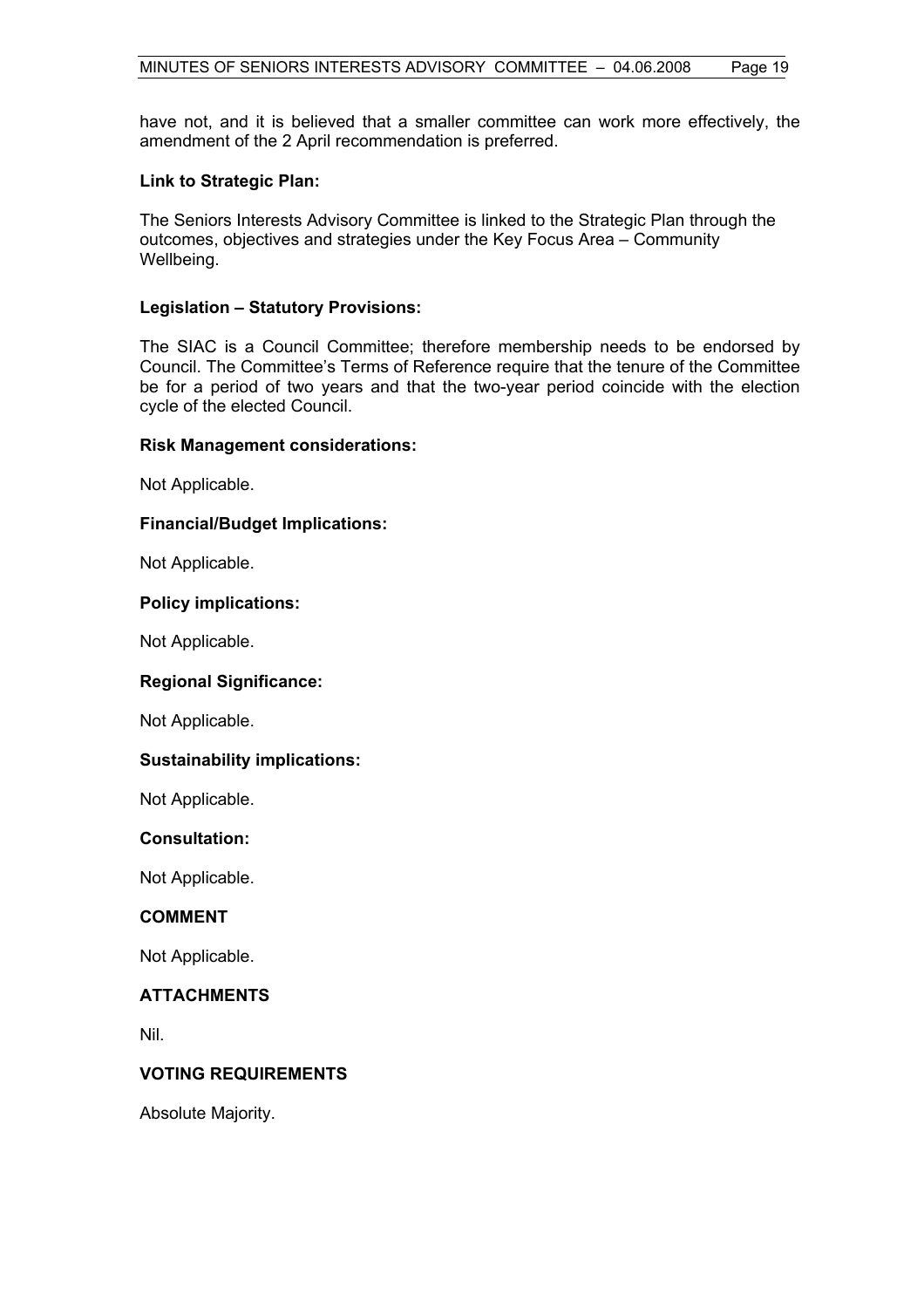## **Call for One-Third Support**

The Local Government Act 1995, under regulations prescribed to deal with Section 5.25(e), lays down the following procedure for dealing with revoking or changing decisions made at Council or Committee meetings:

*If a decision has been made at a Council meeting, then any motion to revoke or change the decision must be supported by at least one-third of the number of offices (whether vacant or not) of members of the Council.* 

 *If supported by one-third of the members, then any decision to revoke a resolution of the Council is required to be passed by an Absolute Majority.* 

Prior to giving consideration to the following recommendation, Committee Members are required to give the support of one-third of their members, and such support is to be recorded in the Minutes of this meeting.

# **OFFICER'S RECOMMENDATION**

That the Seniors Interest Advisory Committee:

- 1 NOTES the process undertaken to fill the "industry representative" vacancy;
- 2 BY AN ABSOLUTE MAJORITY REVOKES its decision of 2 April 2008 being:
	- 4 DETERMINES the most appropriate nominees given the Committee's objectives as being:
		- Mr Bruce Dufty, Concordia Lutheran Church
		- Ms Anne Pike, Advocare Inc.
- 3 REVIEWS the two nominees recommended at the 2 April 2008 meeting and SELECTS one as the recommended nominee for endorsement by Council;
- 4 ACCEPTS the nomination of Mr Patrick Wybourn to represent the WA Retirement Complexes Association.

The Presiding Person called for support from one-third of the members of the Committee. Support for this Item was achieved.

**MOVED Ms M March SECONDED Ms J Geary that the Seniors Interest Advisory Committee REVOKES its decision of 2 April 2008 being:** 

- **4 DETERMINES the most appropriate nominees given the Committee's objectives as being:** 
	- **Mr Bruce Dufty, Concordia Lutheran Church**
	- **Ms Anne Pike, Advocare Inc.**

**The Motion was Put and CARRIED BY AN ABSOLUTE MAJORITY (6/0)** 

**In favour of the motion:** Cr B Corr, Ms J Coleman, Ms P Geary, Ms M March, Mr A Bryant & Mr A Cilia La Corte